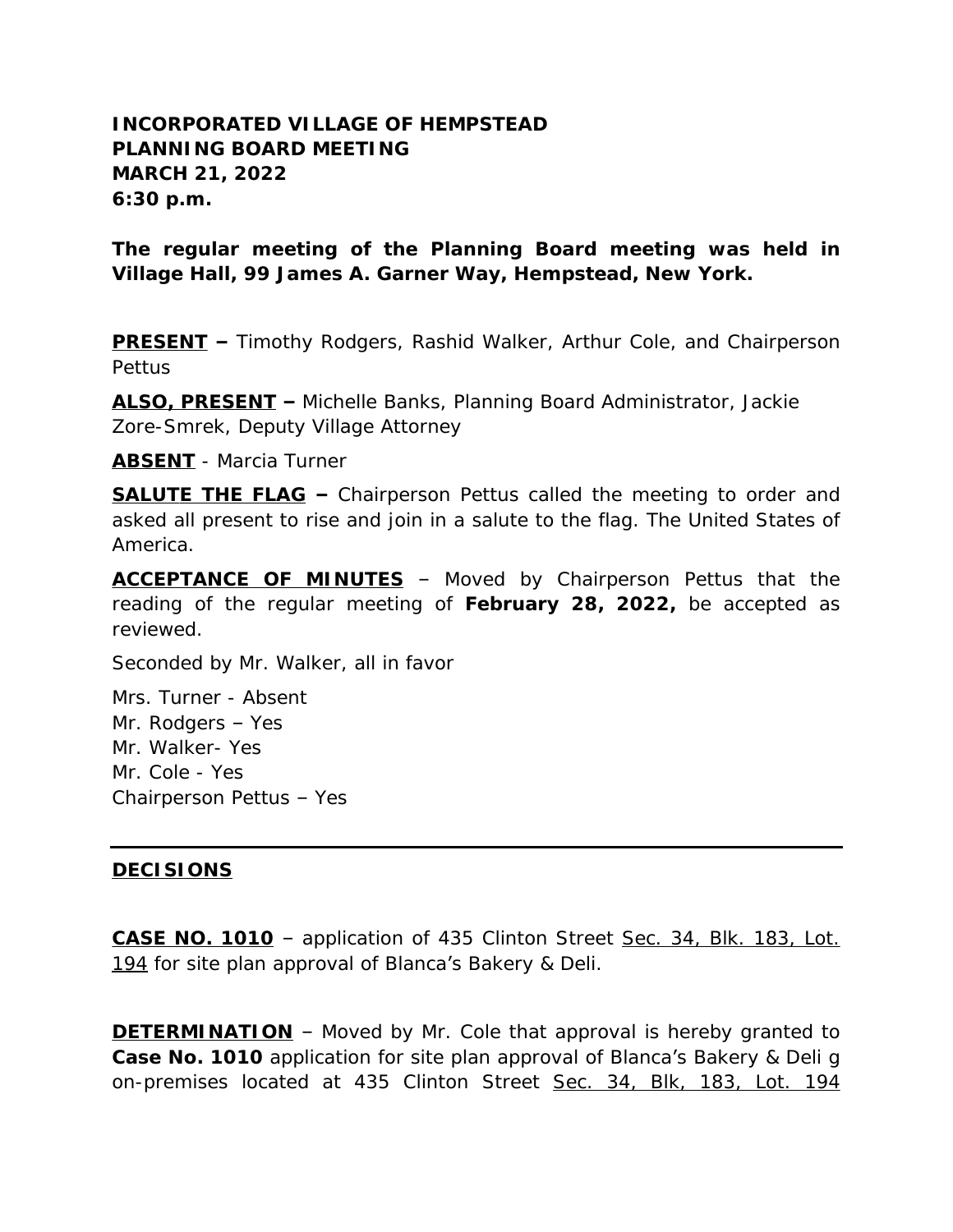Hempstead, New York 11550, be approved on conditions that the Applicant update his signage with the additional name, address, and phone number.

Seconded by Mr. Cole, all in favor

Mrs. Turner – Absent Mr. Rodgers – Yes Mr. Cole - Yes Mr. Walker – Yes Chairperson Pettus - Yes

**CASE NO. 1019** – application of

280 Peninsula Blvd Sec. 34, Blk. 351, Lot. 222, for site plan approval of ALDI Supermarket.

**DETERMINATION** – Moved by Mr. Cole that **Case No. 1019** application for site plan approval of ALDI Supermarket on-premises located at 280 Peninsula Blvd Sec. 34, Blk. 351, Lot. 222, Hempstead, New York, 11550 be approved.

Seconded by Mr. Rodgers, all in favor.

Mrs. Turner - Absent Mr. Rodgers – Yes Mr. Cole - Yes Mr. Walker - Yes Chairperson Pettus – Yes

**CASE NO. 1021** – application of 140 N. Franklin Street Sec. 34, Blk. 330, Lot. 5, for site plan approval of Noah Beauty Salon & Barber Shop.

**DETERMINATION -** Moved by Mr. Rodgers that **Case No. 1021** application for site plan approval of Noah Beauty Salon & Barber Shop on-premises located at 140 N. Franklin Street, 11550 be approved.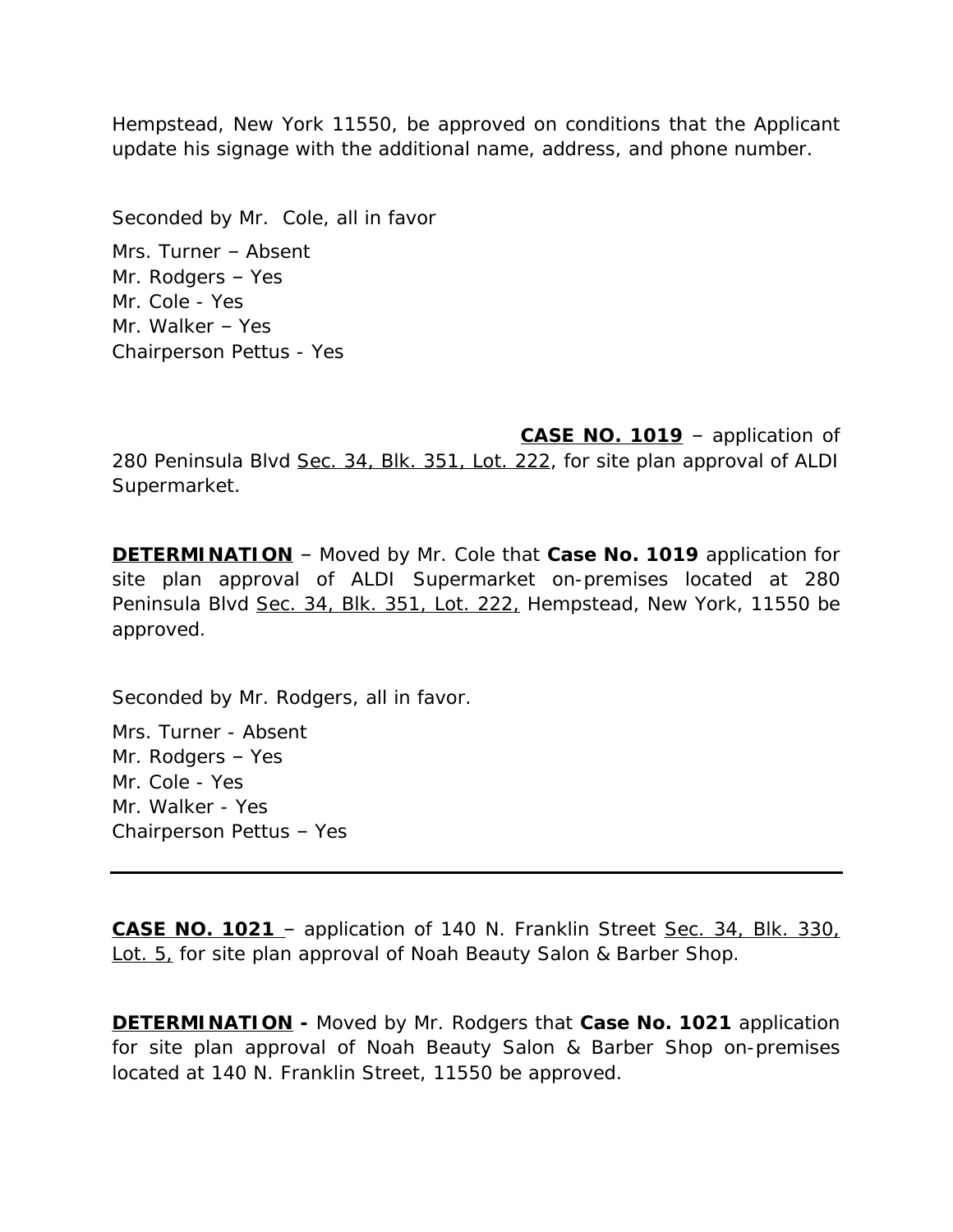Seconded by Mr. Rodgers, all in favor Mrs. Turner - Absent Mr. Rodgers - Yes Mr. Cole – Yes Mr. Walker – Yes Chairperson Pettus – Yes

**CASE NO. 1024** - application of 362 Fulton Avenue Sec. 34, Blk. 342, Lot. 270, for site plan approval of CHARLEYS CHEESESTEAK & Wings.

**DETERMINATION** – Moved by Chairperson Pettus that **Case No. 1024** application for site plan approval of CHARLEYS CHEESESTEAK & Wings Sec. 34, Blk. 342, Lot. 270, on-premises located at 362 Fulton Avenue, Hempstead, New York, 11550 be approved.

Seconded by Mr. Rodgers, all in favor

Mrs. Turner - Absent Mr. Rodgers- Yes Mr. Cole – Yes Mr. Walker – Yes Chairperson Pettus – Yes

**ADJOURNED -** There being no further business, a motion made by Chairperson Pettus to adjourn the meeting.

Seconded by Mr. Cole, all in favor

Mrs. Turner – Absent Mr. Rodgers - Yes Mr. Cole - Yes Mr. Walker – Yes Chairperson Pettus - Yes